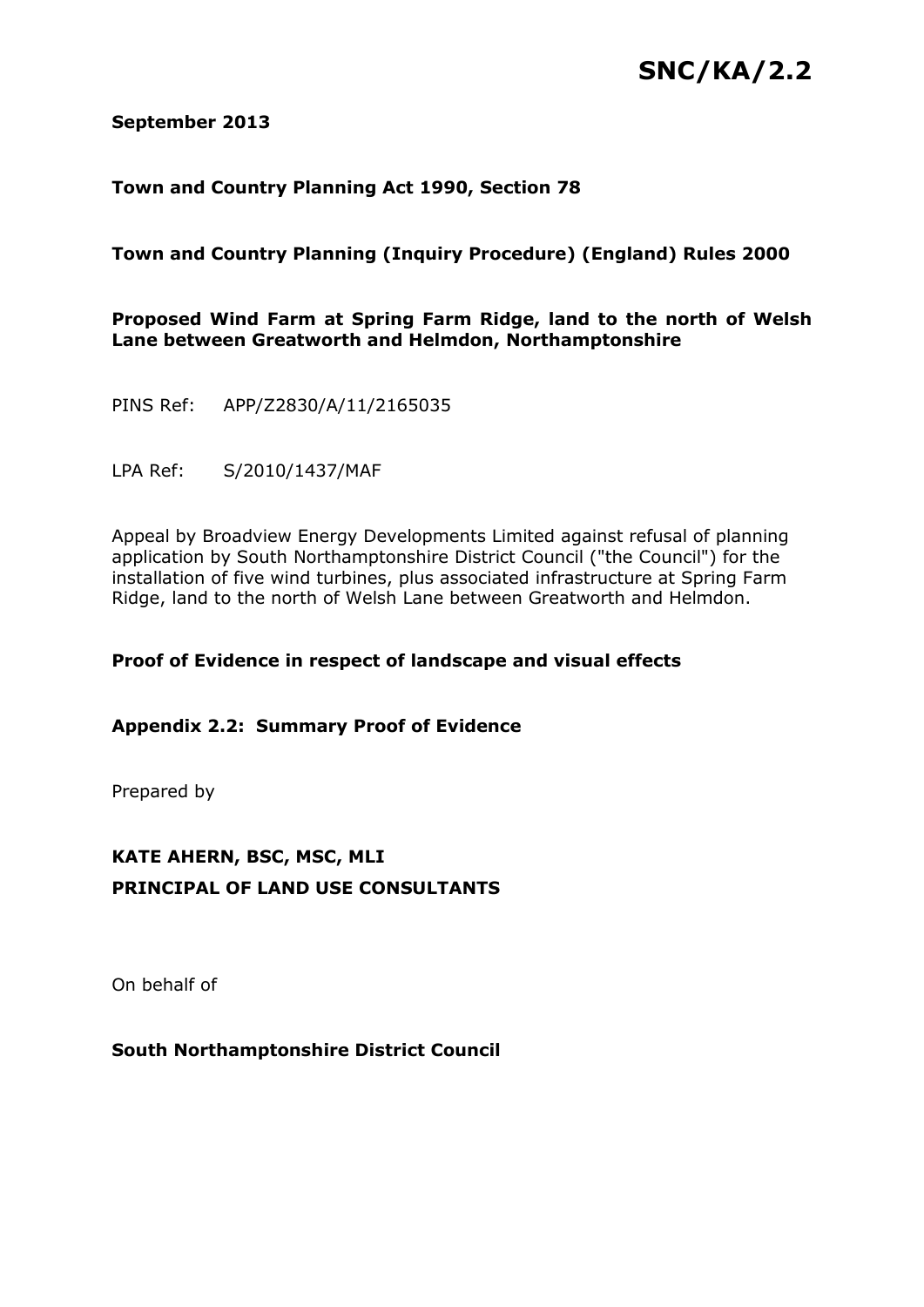## **1. SUMMARY PROOF OF EVIDENCE**

#### **Introduction**

- 1.1. My evidence considers the landscape and visual effects arising from the proposed wind turbine development at Spring Farm Ridge.
- 1.2. I recognise that all commercial wind turbine schemes will have effects on the landscape character and visual amenity in the immediate vicinity of the development site due to the size and scale of structures introduced. However, my evidence focusses on showing how the landscape of this rural part of South Northamptonshire, notably the tranquil valley at Stuchbury, and the way that it is experienced, means that it does not have the capacity to accommodate change of the scale proposed. This is an area with a subtle rural character great care needs to be given to large scale infrastructure to ensure that it is located appropriately within such a landscape. The need to be sensitive to site and local landscape context is emphasised throughout recent government guidance.
- 1.3. In my evidence I show how the area around Spring Farm Ridge and the Helmdon valley is a cherished and sensitive, tranquil rural landscape in the context of South Northamptonshire. It is highly valued locally and provides an important local amenity and is not appropriate for the location of the proposed development. While being in favour of renewable energy, I believe that this is an example of the wrong development in the wrong location.

#### **Landscape**

1.4. There will be significant adverse effects on landscape character relating to the particular sensitivities of this part of rural South Northamptonshire. I conclude that the landscape does not have capacity to accept such a change without a fundamentally adverse (harmful) effect on character. I do not agree with the conclusion of the LVIA (*para. 7.1.6*) that the *"proposal will relate well to local landscape character and respect the scale and composition of the landscape".* Five structures of 125m height, with moving blades are not simply additive; they remove an understanding and experience of the sense of place. They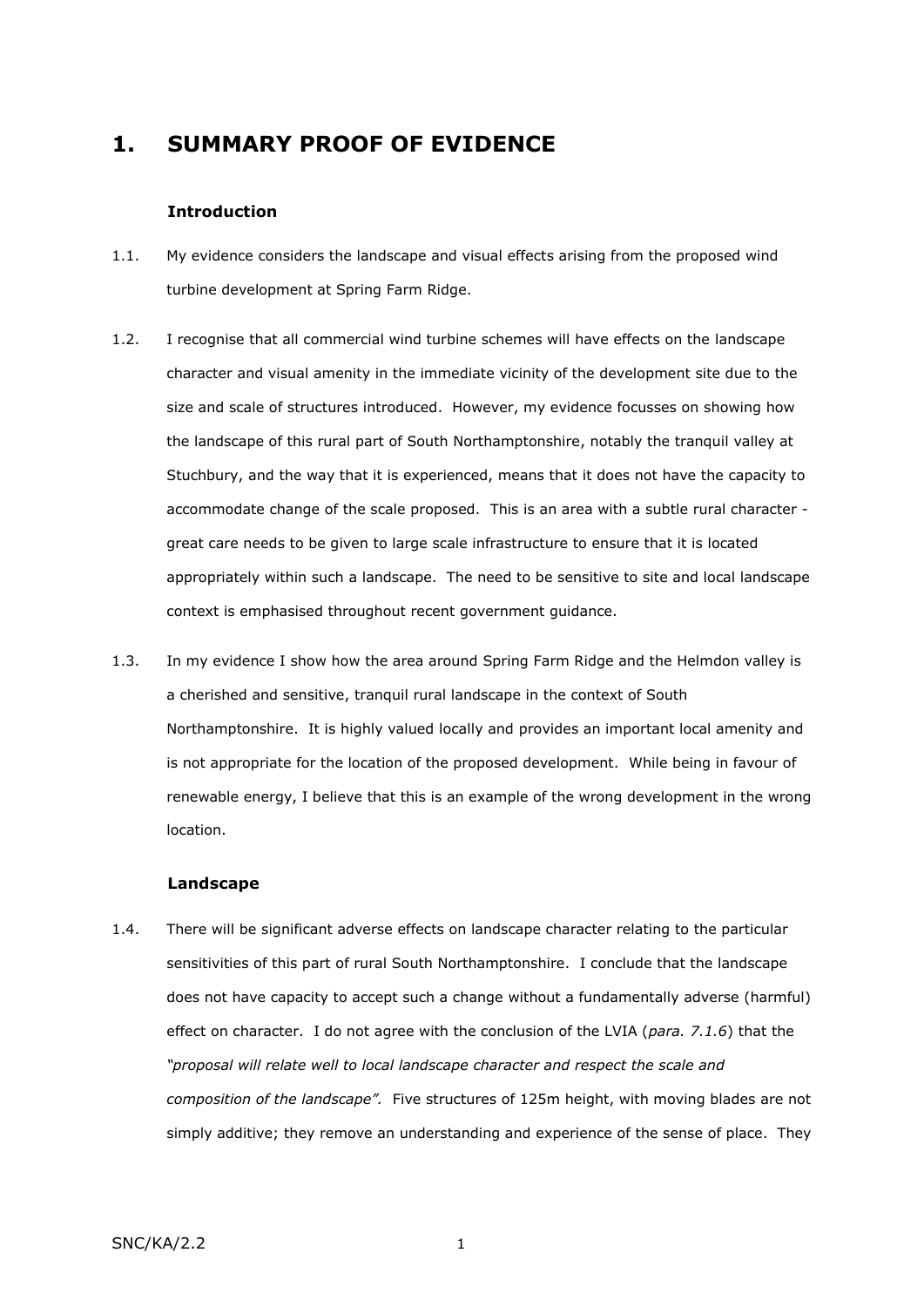do not relate to the grain and scale of this modestly scaled valley landscape for the following reasons:

- It is part of an enclosed, intimate valley unit with undulating valley sides it is not a large scale or vast landscape;
- The turbines are located on the upper slopes and crest of a minor valley such that they  $\bullet$ will appear out of scale and overbearing in this subtle valley landscape - it is not an exposed open plateau as suggested by the LVIA. The interfluves form a very narrow ridge between valleys and as such are a prominent skyline over the local area;
- This is an intricate, complex landscape, with hedgerows crossing the undulating valley site enclosing medium sized irregular fields. The minor water course, areas of pasture, sunken lane and medieval earthworks adjacent to the site all add to the interest and complexity of this landscape. It is by no means a regular, simple or linear landscape.
- The landscape has a very strong time depth and resonant historic character the strong historic and cultural associations are visible in the form of earthworks representing a deserted medieval village on the valley side and a chain of fishponds on the valley floor. These are linked by a distinctive sunken lane descending from Stuchbury. The whole of this local landscape is highly evocative of the medieval;
- The area retains a rural, tranquil quality, with a strong historic resonance. It is largely  $\bullet$ undisturbed by visual or audible intrusions, with an absence of modern development. The scheme would introduce large scale built vertical moving structures into this subtle quiet, peaceful and locally valued landscape.
- 1.5. The valley crests and slopes and floor together combine to make up one landscape unit. Any change in one area will affect the other. The fact that the majority of turbines are located on the upper valley sides only serves further to exaggerate their effect on the valley landscape. They will be experienced across the local area and form the skyline backdrop to the small villages. The particular nature of the local topography comprising a series of narrow elevated ridges and small valleys means that the turbines will frequently come in and out of view when travelling through this area and will be a dominant presence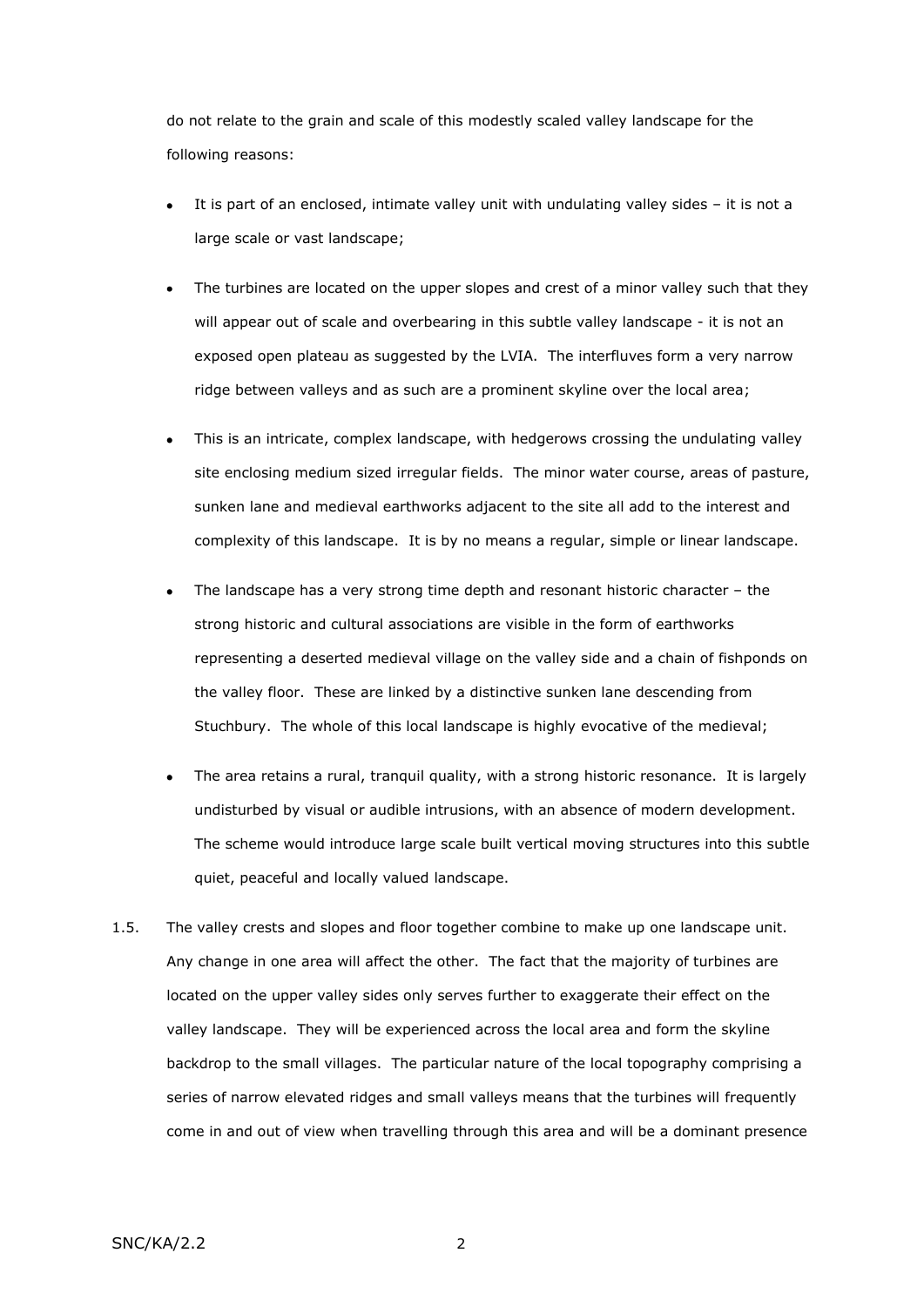for parts of the landscape between  $3 - 4$ km radius, particularly to the north of the site towards Sulgave and within the Helmdon valley.

#### **Visual Amenity**

- 1.6. The LVIA clearly indicates the high visual sensitivity of the site and the main receptors. The development will have a significant adverse effect on visual amenity for a large number of residential receptors, with a notable harmful impact on the residents of Stuchbury Hall Farm, who will have direct views to the turbines on the opposite valley side. It was also have a harmful effect on the outlook of residents from properties at Grange Farm, who will view the turbines along the valley 'end on', with overlapping blades. The turbines would be a constant and pervasive presence, with the result that both these properties would become unpleasant and less attractive places to live. The development would also be clearly be seen, and have a significant adverse impact, from parts of the intact historic Northamptonshire villages of Sulgrave, Helmdon and Greatworth. The turbines will be prominent on an undeveloped rural skyline which forms a backdrop and setting to these settlements.
- 1.7. There is a well-used network of rights of way which crosses the site and links to the surrounding villages. Horse riders and walkers are acknowledged as receptors of the highest sensitivity –for whom appreciation of the landscape context is a key part of their recreational experience. The turbines will be in very close proximity to the rights of way. In my opinion, the development is harmful and will destroy the experience and appreciation of this tranquil rural landscape for users of the rights of way within, across and along the Helmdon Valley.
- 1.5. I do not agree with the LVIA conclusion (*para. 7.1.6*) that significant landscape and visual effects will be localised as a result of local topography and the level of tree cover and the scale of the proposed development. The local topography forming a north facing valley side serves to exaggerate the scale of the development, and the turbines rise above the tree cover forming prominent vertical elements in undisturbed rural views from a large number of residential properties, historic villages, and rights of way.